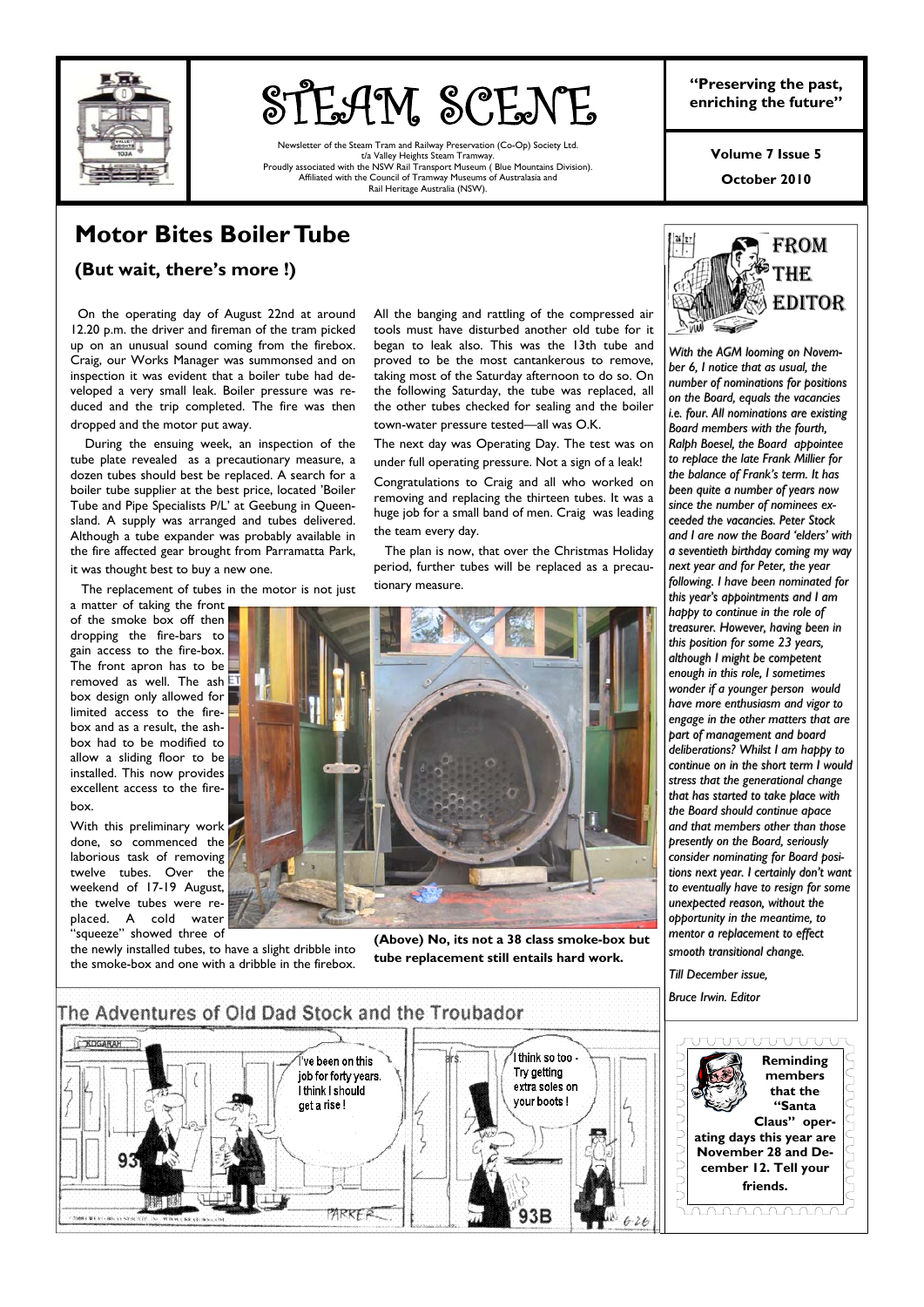

# Page 2 **1 2 2 2 2 2 2 3 3 3 4 4 5 4 5 4 7 4 7 4 5 6 7 6 7 7 8 7 7 8 7 7 8 7 7 8 7 7 8 7 7 8 7 7 8 7 7 8 7 7 8 7 8 7 7 8 7 7 8 7 7 8 7 7 8 7 7 8 7 7 8 7 7 8 7 7 8 7 7 8 7 7 8 7 7 8 7 8 7 7 8 7 8 7 7 8 7 8 7 7 8 7 8 7 8 7 8**

# **Candlesticks, Spades and other Baubles Those ceremonial presentations of long ago—where are they now?**

 The 30th July this year saw the 100th anniversary of the official opening of the extension of the steam

tramway from Baulkham Hills to Castle Hill. Some months prior to this, some interested persons contacted me to enquire if I knew if the local Council were planning anything by way of commemoration. To my knowledge they had not. Not long after, I was contacted by Christopher Snelling of the Powerhouse Museum Discovery Centre at Castle Hill, enquiring if I would be prepared to do a talk relevant to the centenary, at the Centre on August 14. Christopher told me that the museum had come across a 'candlestick' that had an inscription on it. The inscription indicated that it was given to the Hon. W.J. O'Sullivan, Minister for Public Works, on the occasion of the turning of the first sod for the construction of the Parramatta-Baulkham Hills tramway on March 19, 1901. He thought it would be a good idea to have it cleaned up and displayed adjacent to motor 1A in the display hall as it had particular significance for the local area. Christopher asked me if I knew of the circumstances of the gifting of the candlestick to Mr. O'Sullivan.

 The giving of commemorative gifts to visiting dignitaries presiding at official openings and the like, was quite a common practice during the tram era. In this case, I went back to the de-

scription of the event recorded in the Cumberland Argus and Fruit-growers' Advocate newspaper. To paraphrase, it describes the Minister :

*'armed with a suitably inscribed ceremonial spade, (he) lifted the first sod for the new tramway. Amidst cheers and applause, he tossed it into the air. After three cheers for the King, he went on to point out the benefits awaiting the Hills District.'*  At a subsequent banquet he was presented with a silver and glass fruit bowl. No mention of the candle stick!

> On mulling this over, I thought that it is more usual for candle sticks to come in pairs and if this was the case, what had happened to the other one? Further, what would the inscription be on the second one, seeing that the event was well covered in the inscription on the first one? A close-up photo of the candle stick shows that the actual candle holder was detachable. It was then that the 'penny dropped'. The candle stick had not started out life as such. It was originally the base of the silver and glass fruit bowl! Somewhere way back, the glass bowl portion must have been broken and the silver stem fashioned into a candle stick.

> I ran this by the Powerhouse manager and although my surmise appeared to be the case, he would have the matter checked further with conservators etc.

 I delivered the talk on August 14 to an audience of about 30. The emphasis was on the opening of the Baulkham Hills-Castle Hill extension on July 30, 1910.

 It is interesting to note that when this extension was opened, the Baulkham Hills Shire President, Mr. Hopkins, presented the presiding Minister, Mr. C.W. Lee, a pair of 'golden scissors' with which to cut the ceremonial ribbon. With the official party on board the first tram, the local M.P. Mr. J.C. Hunt, blew a specially presented silver conductor's whistle. The local newspaper tells us *'bits of the ribbon were eagerly rushed for, as mementos of the great occasion."* 

The remains of the fruit bowl gifted to the Minister for Public Works at the turning of the first sod survives but what about the "ceremonial spade", the "golden scissors" the "specially presented, silver conductor's whistle" or for that matter the bits of ribbon? Are these still stored away somewhere in a

forgotten attic or in the case of the smaller items, at the back of a drawer somew h e r e ? Who when g o i n g through the p e r s o n a l effects of a d e c e a s e d grandparent, have c o m e a c r o s s some

piece

lock of hair



p a r e n t l y **shown in the 'Town & Country**  w or th less fabric, an abit, and **on July 19, 1907 A photo of the ceremonial spade Journal' . The first sod on the Maitland Tramway was turned** 

perhaps and thrown them away because the significance of the piece was unknown. Such may well have been the case when pieces of that ceremonial ribbon were perhaps found lying in the bottom of a drawer, faded rust-marked and useless.

 Some ceremonial presentations have no doubt survived from other official openings but where are they? When the Minister for Public Works, Mr. Lees, officially turned the first sod of the Maitland tramway, he was presented with a ceremonial spade. From the photo shown, is was very handsome indeed. Enquiries indicate it is not known to the Maitland Historical Society. Does it still reside with some scion of the Lee family along with the 'golden scissors' from the Castle Hill line opening? With the amount of tramway expansion done in the late 1800's early 1900's, Messrs. O'Sullivan and Lee would have accumulated a number of these presentations. What a marvelous addition to a museum collection they would make today. Perhaps this article may spark a response from someone with one of these articles in their possession or at least knowledge of where some of them may repose.



**(Above) The 'candlestick' at the Powerhouse Discovery Centre.** *(Photo, courtesy Powerhouse Discovery Centre)* 



*(***Above) Detail of the inscription on the 'candlestick'.** *(Photo courtesy, Powerhouse Discovery Centre.)*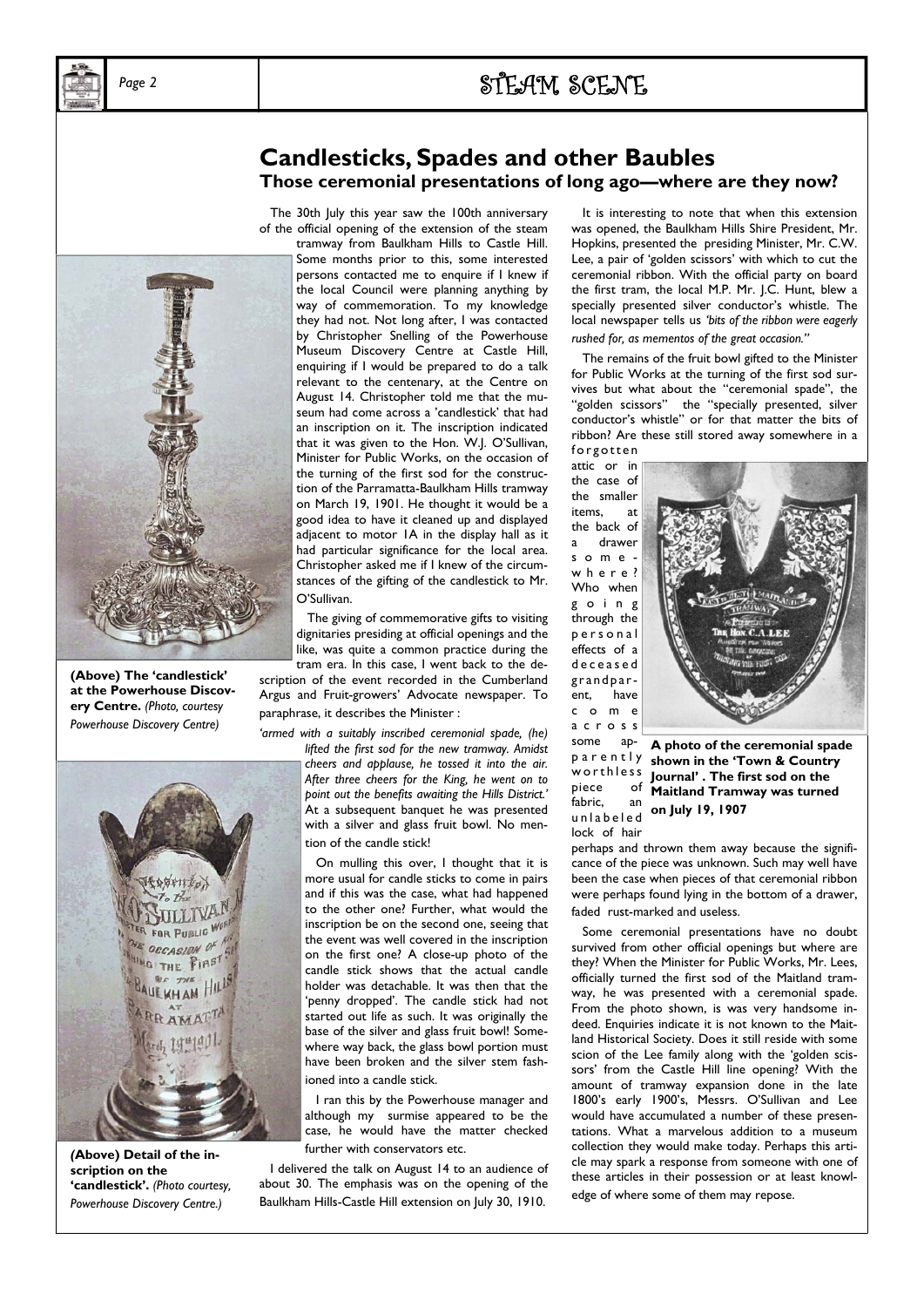# **Tram Motor Capsizement—A Driver's Worst Nightmare**

*In the February 2010 issue of Steam Scene, the story was related of tram driver Samuel Wyche. Sam was the victim of a tram motor capsizing after derailing. What happened was that the driver was crushed between the boiler and the motor cabin as it went over onto its side. Sam Wyche was not the only victim of a capsizing tram as we shall read.* 

 Thumbing through the pages of the various historical records of Sydney's steam trams, I have been struck by the number of accidents that occurred involving the derailment of a motor and the subsequent death of its driver and or fireman.

 With the driver's station being just inside the cabin door alongside the boiler, it is not hard to see that if a motor capsized onto his side, he could well be crushed between the relatively flimsy timber cabin and the steel boiler and water tank. Sam Wyche's case was described in February's issue but his was far from an isolated instance.

# **Botany Line Derailments**

On Thursday, 27th March 1902, a steam tram left Bent Street Sydney at 10.50 a.m. Christopher H. Mead was the driver and Horace Blaney was his fireman. Everything was going well until shortly after leaving the Coward Street stopping place. Suddenly the motor (No.86) left the track, breaking the couplings of the immediate attached car in the process. The trailing cars remained on the line. The motor travelled some distance before it turned over. In the process, the driver was scalded to death. The fireman was badly injured but was still alive and was taken to hospital.

 As was the custom in those times, an inquest was initiated on the following day. Evidence was given that the track was straight, level and in good condition. No cause could be adduced for the tram leaving the track. The inquest was adjourned until May 14th hen it was hoped that the injured fireman might then be well enough to give evidence as to the possible cause and circumstances of the fatal derailment. A Departmental inquiry was postponed until the finding of the inquest.

 Unfortunately, despite making some recovery over the days of his early hospitalization, fireman Blaney suddenly deteriorated and died on April 4. The coroner resumed the inquest but was unable to determine the cause of the derailment.

 The subsequent departmental inquiry was more successful. The board of inquiry consisted of four senior railway and tramway men. Considering the evidence and the results of their inspection of the accident site, they concluded that the accident was caused by a piece of blue metal being lodged in the groove of the right hand rail, causing the motor's wheel to ride up out of the groove onto the carriageway. How the blue metal came to be in the groove of the rail was not known but it was suspected that pushed into the grove by a passing dray or cart. From the distance travelled by the motor after it derailed and its slewing round and capsizing, the board were of the opinion that the tram was probably travelling at excessive speed.

 Christopher Mead was buried in Rookwood Anglican Cemetery whilst the fireman, Horace Blaney was buried at Waverley Cemetery,

 By strange coincidence, this was not the only fatal capsizing of a Botany tram. On February 6, 1890 James Ross Logan was driving his Botany bound tram. About 200 yards from Gardeners' Lane Botany, the tram motor and cars left the track with the motor capsizing.

Logan was caught between the cabin and the boiler and was crushed to death. (This story was previously related in the March 2005 issue of Steam Scene.) **A Lucky Escape**  On Friday, 15th December 1922, at 5.26 p.m. a

veteran driver, Ted Swain, left Parramatta railway station bound for Castle Hill. Half an hour or so later, between Excelsior Ave-**(Above) A tram at Botany terminus c.1891. Incidentally, the person standing on the footboard of the tram is reportedly "King Billy" of the local aborigine tribe. He held a 'life pass' and was a regular patron of the tram.** 

nue and the Old St. Paul's church Castle Hill, the motor suddenly left the rails. Travelling a short distance and hauling a car behind it, the motor lurched over onto its left hand side. The car, though much damaged, remained upright. Fortunately, Ted Swain's driving position was on the right hand side and thus he was not crushed between the boiler and the cabin. He escaped with barely a scratch.

motor and two cars driven by

#### **The Ramsgate Fatality**

On April 1, 1926 a three car tram left Kogarah bound for Sans Souci. It had five passengers, two conductors and a driver attending the motor. The tram was making speed between Carroll's and Clarke's Hill. A few yards from Margate Street, the tram motor left the rails and collided into a telegraph pole. The motor capsized pinning the driver, Leslie Walter Slatyer (aged 40) beneath it. He was scalded to death by escaping steam. Fortunately as men-

tioned, there were minimal passengers on the trip and thus when the second carriage was almost cut in half by collision

with telegraph pole, no one was injured from this car. One of the conductors was<br>also severely severely injured.

 Those previous, are four cases of motor capsizement following derailing. There are more but the examples given show *(Continued on page 6)*

**(Above) The well known head stone for James Ross Logan at Rookwood Necropolis. The effigy of tram motor 37 is just below the monumental urn.** *(Editor's photo)* 

**Dismantling motor 83A. The extent of the damage on the lower** 

**side readily makes apparent how a driver could be fatally injured.** 



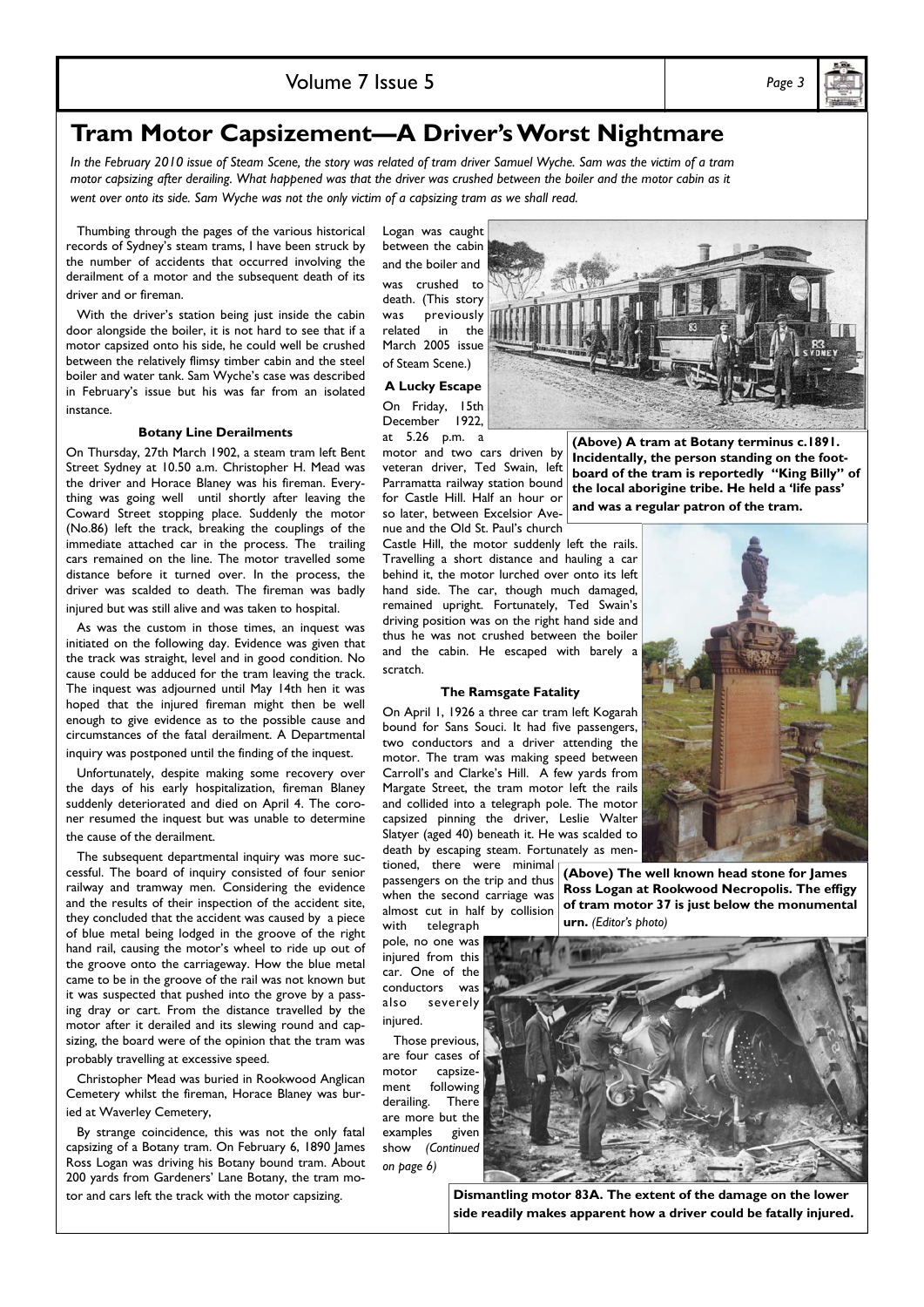# Page 4 **by Scene** Steam Scene

# **It Could Only Happen on the Railways ! (Part 7) More strange but true stories from the early days of rail travel.**



# **A Rare Storm—America 1848**

The vast open spaces of America terrified the earliest settlers who clung for generations to the safer counties of New England and the East. The great unexplored regions of the West were too much for a society that still looked back to the smaller, more densely populated societies from which their ancestors had come from in Europe*.* The Wild West was a vast unknown and was therefore better avoided*.* 

It wasn't until well into the nineteenth century that the railway companies finally began to push into the unexplored territory. Despite attacks from landowners and the seemingly insuperable difficulties of the terrain, the railroads gradually moved out into even the remote corners of the country. But there was a price to pay. Accidents were frequent; railway workers often disappeared into the bush never to be seen again; supplies and equipment vanished or were stolen. On one or two occasions, whole groups of workers were besieged by native tribes for days on end. On one or two occasions whole groups of workers were besieged by native tribes for days on end. Occasionally they were massacred and never heard of again. The most extraordinary disappearing act played out in the Wild West of America however, had nothing to do with workers, their supplies or equipment. It concerned a whole train.

 A huge (for the times) freight train owned by the Kansas Pacific Company was making its way across country in the 1840's when it got caught in a ferocious thunderstorm. Normally this would have been a relatively minor inconvenience but the storm turned out to be one of the worst of the century. At its heart was a giant waterspout with all the power of a whirlwind. More than 16,000 feet of track was washed away when the eye of the storm passed over a particularly remote part of the railroad. Unfortunately, the train was somewhere on that stretch of track when it happened. Whether it plunged into a canyon with a vast and very deep river at the bottom of it or simply came off the track and was quickly buried in deep sand driven by the extraordinary winds, no one knows. Forty years later, after numerous careful searches, the last rather perfunctory attempt to locate the train was carried out. Not a trace of it could be found. To this day, its whereabouts remain a mystery.

### **The Battle of the Railway Companies—1849**

The Manchester, Sheffield and Lincoln Railway Company shared a station in Manchester with the North Western Railway company. At a time when each railway company invariably had its own stations and track, this was a cause of endless trouble. In fact, it got so bad that on numerous occasions when a group of staff from one company bumped into a group of staff from the other company, either on the platforms or around the booking hall or goods yard, they would shout abuse at each other or even come to blows.

 Fighting was thankfully rare but individuals from either company would at the very least ignore each other if they happened to meet. Late in the 1840's what had always been a bad situation, suddenly became much worse. A M.S & L train arrived at platform 6 early one July morning and the staff of North Western were ready and waiting.

As the passengers climbed down from the train, they were arrested and taken to a large waiting room where they were held under lock-and-key for several hours!

 The official who had locked the passengers up, spent two hours arguing with officials from the M.S. & L company before the police were called and the passengers released. The M.S. & L railway subsequently sued the North Western company. In court, the M.S. & L lawyers claimed that the North Western Railway had carried out a continual and flagrant war against their clients. They had, it was claimed, deliberately left a truck on a platform designated for use by the M.S. & L . Also, they had deliberately blocked a line used by the M.S & L and they had even, in the dead of night, employed carpenters to build wooden screens across parts of the station used by the M.S. & L company. Worst of all, they had bricked up an entrance to the M.S. & L booking office and then claimed it was an accident! The judge found for the plaintiff and the North Western Railway were ordered to pay a huge fine. In a case that was and is probably unique in legal history, the whole company, including its directors were warned that if they interfered again with the M.S. & L railway, their directors might find themselves in prison.

 Whether the hapless passengers who were misprisoned made any claim against North and Western is not mentioned.

### **The Case of the Barking Baby—1849**

For the first thirty years of their existence, the railway companies charged very high fares for pets. The felling was that animals were a bit of a nuisance and might put off other passengers. High prices would ensure that only the absolutely determined would take "Rover" or "Tiddles" to accompany them on their railway journey. If they could afford the high prices, the idea was that pet owners were far more likely to turn up with a spotless poodle rather than a scruffy hound thus reducing the risk of complaints from other travelers.

 An official who was employed by one company to find out what was going on reported the following incident to the governing board.

*'I was on board the down train for Nottingham, keeping my wits about me and observing the very mixed crowd in the second class carriage. We stopped at a country station and a woman got into the carriage carrying a ponderous looking babe. It was dressed in long clothes with its head entirely covered in a shawl. Several times during the journey the half-smothered infant made a noise very like the barking of a dog. The repetition of these unusual sounds aroused the sympathy of another passenger, an old lady, who remarked What a dreadful cold that child has got, to be sure. The woman with the baby replied that the poor thing had suffered an attack of the 'flu which she was afraid would turn to whooping cough.* 

 *At Nottingham, the ticket collector opened the door and shouted, Tickets Please!, The suddenness of this outburst clearly surprised the slumbering object in the woman's arms and there was an angry and unmistakable bark. The astonished ticket collector reached forward and before the woman could object, he lifted the shawl to reveal a not particularly attractive nor youthful Dachshund.'* 

(Continued on page 6)

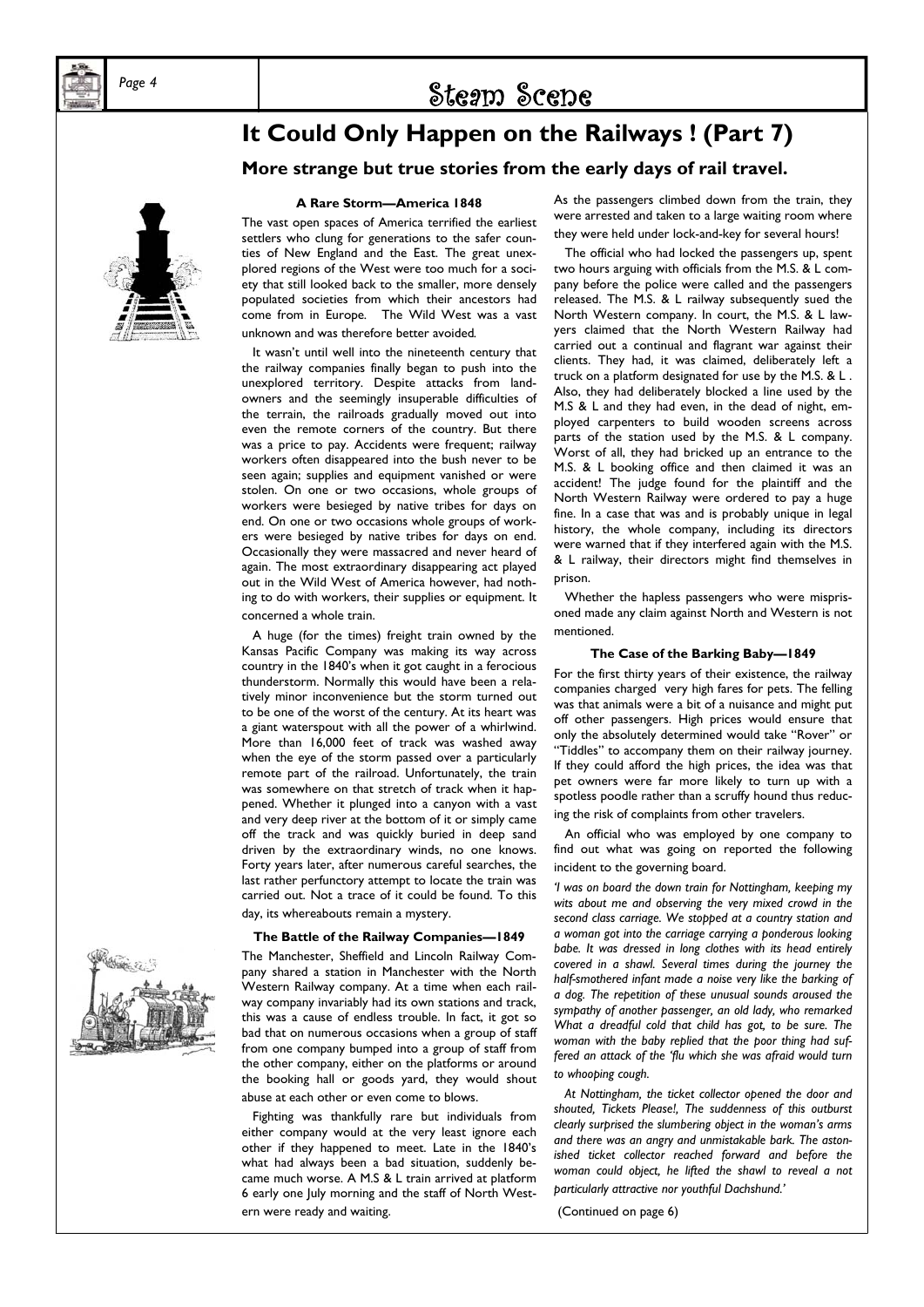Volume 7 Issue 5 *Page 5* 





(Above) Member Bob Tebb is seen here nonchalantly holding up what appears to be a shrunken locomotive. He tells us it is a BB diesel hydraulic 125 HP built in 2005. It is seen here hauling 8 coaches. It operates on the 7 mile 15 inch gauge Ravenglass & Eskdale Railway. Bob is a volunteer driver. Max speed 15 mph on line with plenty of grades and curves.



Most times Scene Scene get too jampacked to allow much in the way of members photos. In this edition I have endeavoured to catch up on arrears. (Ed.)





(Above) Secretary Peter Stock, no matter how far he travels can't seem to be able to get away from shades of "the Valley." Seen here with Adealaide's version of "103A" (Top) Whilst trundling around Melbourne Lo and Behold! What should come behind but 1022!

(Above) Peter is giving the "all clear" but has he lost the motor or just gone plain loco? (Right) A group of 31 visitors from Europe are seen here having spent an all too short couple of hours at "the Valley".





(Left) During his last visit to us, Frank Moag just had to check-out Leila's only rival for Frank's affections. Stripped down for inspection lies 1022's boiler.